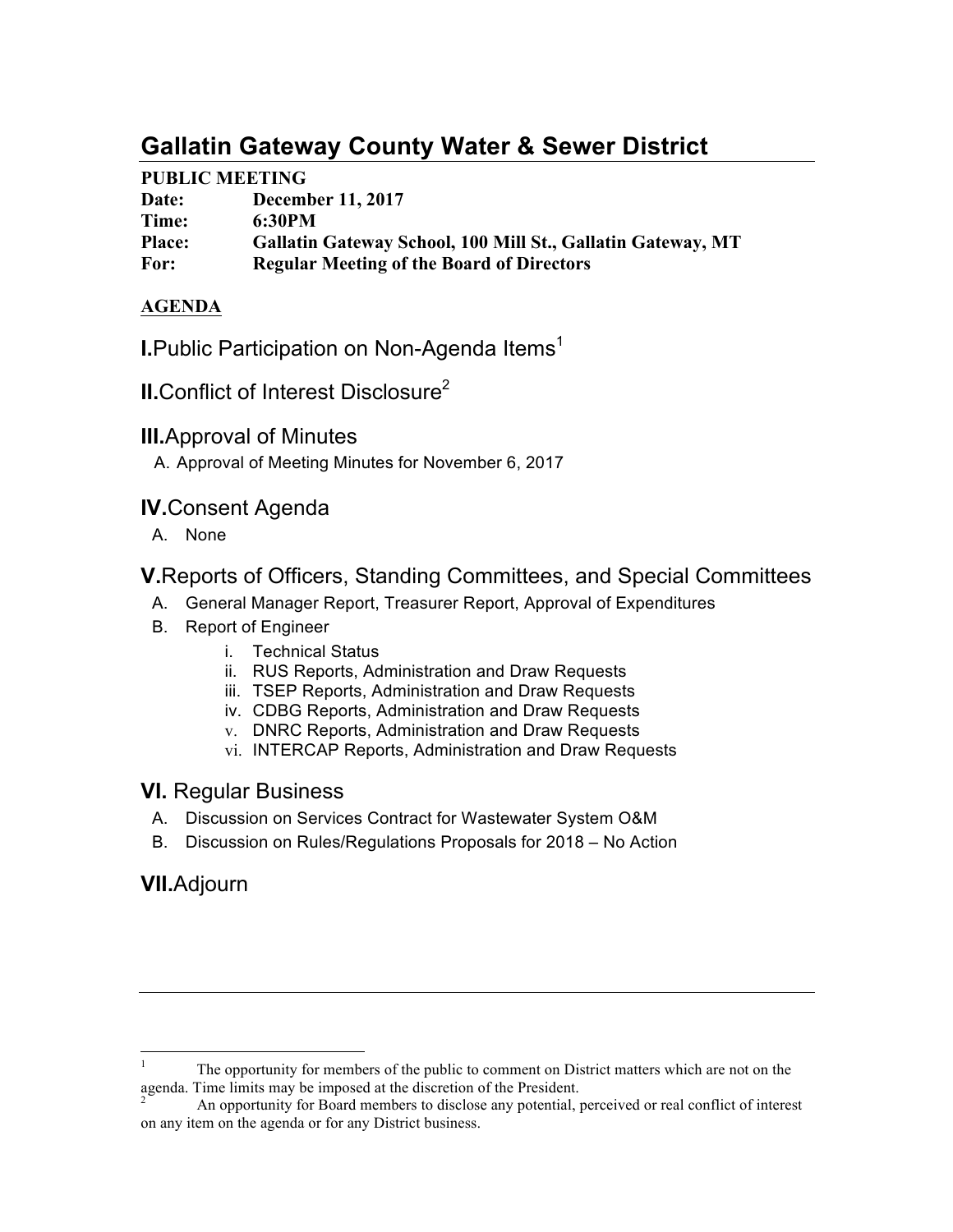# **Gallatin Gateway County Water & Sewer District**

MINUTES OF THE

### **BOARD OF DIRECTORS**

A regular meeting of the Board of Directors of the Gallatin Gateway County Water & Sewer District was held at the Gallatin Gateway School, 100 Mill St., Gallatin Gateway, MT, on Dec. 11, 2017. Present at the meeting were board members Eric Amend, Ted Border, David Sullivan, EJ Engler, and Elana Wexall. General Manager Matt Donnelly and Secretary Maralee Parsons Sullivan were present. Also in attendance were Kurt Thomson from Stahly Engineering, and grant administrator Teresa Doig. Members of the public included Meg Lattinzio, Kelley Bush, Tammy Sturgis and Travis Sturgis.

President Border called the meeting to order at 6:30 p.m. Secretary Maralee Parsons Sullivan recorded the minutes of the meeting.

#### PUBLIC PARTICIPATION OF NON-AGENDA ITEMS

President Border asked for public comment on non-agenda items. Travis Sturgis asked for clarification on the timeline for determining if sufficient capacity exists to allow the District to issue a new permit to in-District customers who have submitted an application for a permit (i.e., for a building which is not included in the original project). GM Donnelly stated that the District's wastewater capacity is limited by its contract with FCWSD, and the District will need flow volume data to determine if there is any excess capacity. As soon as the District has a reasonable idea of flow, and capacity exists, Mr. Donnelly stated that the District would start issuing permits. He stated that by December 21, approximately  $\frac{1}{4}$  of the community could be hooked up, which would provide an idea of flow volume. He further noted that Four Corners is in the process of expanding its wastewater treatment capabilities, with completion expected by Dec. 2019. At that point, the District could purchase additional capacity from FCWSD and can issue more permits. It was noted that the non-project Plant Investment Charge (PIC) is \$6000.

#### CONFLICT OF INTEREST DISCLOSURE

President Border asked if there were any items of conflict of interest, or potential conflict of interest, to be raised. None were raised.

## APPROVAL OF MINUTES

After confirming that all directors had a draft copy of the November 6, 2017, meeting minutes, President Border asked whether there were any corrections. It was noted that the final paragraph on page 4 should be corrected to "Ms." (from "Mr." Sullivan. Director Amend made the motion to approve the minutes as amended, Director Engler seconded the motion and the minutes were approved unanimously.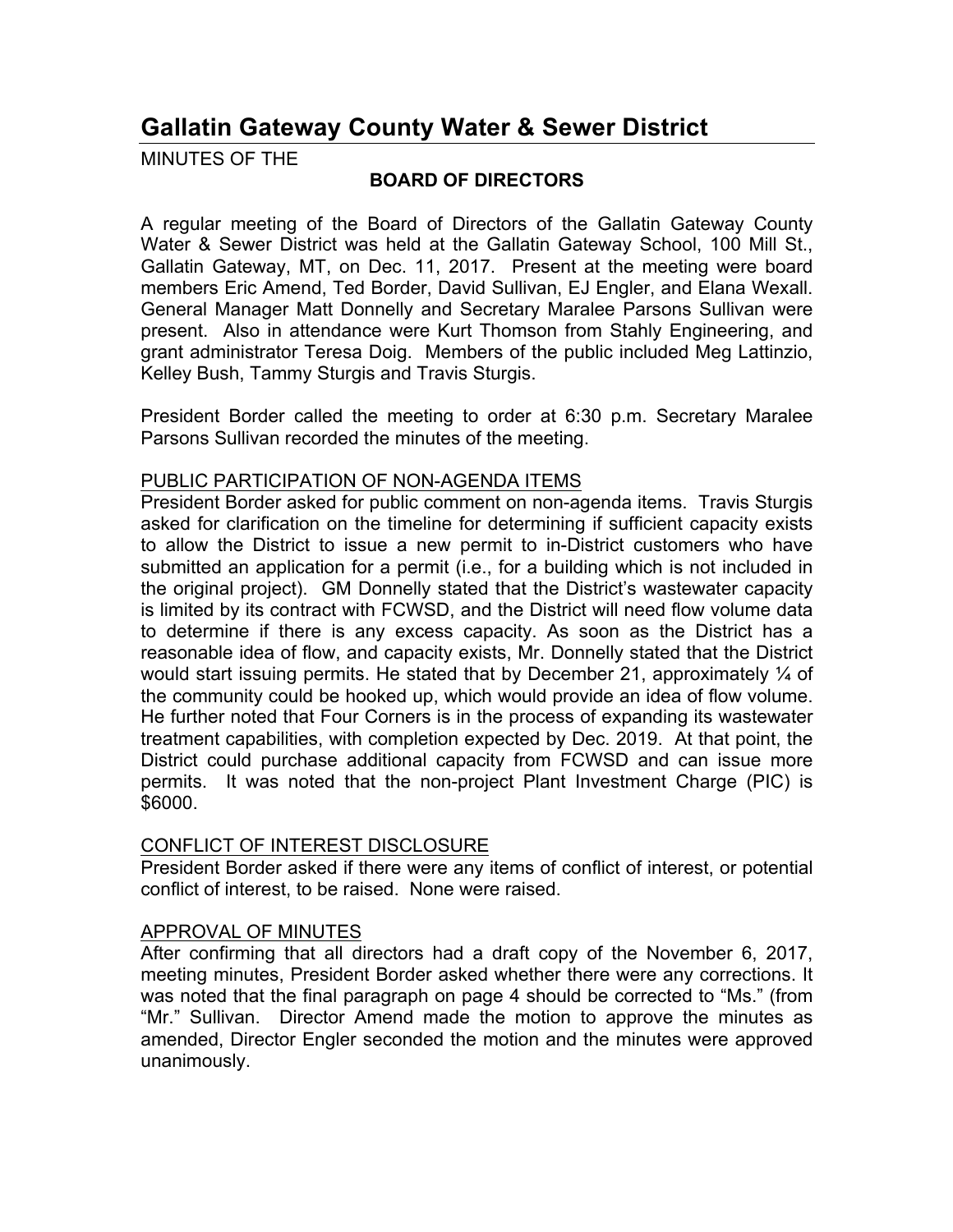### REPORT OF OFFICERS, STANDING COMMITTEES, AND SPECIAL **COMMITTEES**

General Manager Report, Treasurer Report, Approval of Expenditures

GM Matt Donnelly provided the report. He stated that HRDC has qualified an additional 4 LMI households, and are still waiting on paperwork from one property owner. The County will submit a draw request to the MT Dept. of Commerce for those 4 parcel assessments. The District will have the bond attorney re-do the bond to remove those 4 assessments. The County is also applying to the MT Dept. of Commerce to have the unused portion of the assessment money applied to the CDBG grant funds. It was noted that if one of the 4 additional LMI qualifiers had already paid their first property tax installment, resulting in an over-payment, they should check with the County Treasurer on how that overpayment will be handled. Mr. Donnelly noted he would also pose the question to the Bond attorney.

Mr. Donnelly further reported that he has been working on the telemetry for the lift station. He noted the engineer and contractor are responsible for operations monitoring, up through substantial completion of construction, at which point operational responsibilities are handed off to the District.

Treasurer Maralee Sullivan reviewed the current monthly financial package (P&L and Balance sheet) for FY starting July 1, 2017: Revenues for November included \$143,021 in RD grant and \$37,524 in RD loan draws, paid to JR Civil and Stahly. Expenses included \$148.75 in legal, \$111.48 in overhead, and \$9800 in audit expense. She noted that the District's first annual audit is underway, and should finish up in the next few weeks. They are conducting a "single audit", which is required if annual federal revenues exceed \$750K. The District has signed a contract with Anderson Zurmuehlen for 1) the audit currently being conducted for \$13K, and 2) an audit to be completed next year covering the current fiscal year, for a fee of \$13.5K. A total of \$26K is budgeted for audits in the project budget.

Ms. Sullivan presented 2 invoices for Board approval:

1) NW Energy: \$7.35. This is the first monthly invoice for the power to the lift station.

Motion: Director Wexall moved to approve the NW Energy invoice for \$7.35, and to approve the addition of the monthly NW Energy invoice to the District's Pre-Approved Expense Policy. Director Sullivan seconded the motion. The motion carried 5-0.

2) OmniSite (telemetry): \$17.39. This is a prorated bill for annual service through 12/31/17.

Motion: Director Amend moved to pay the OmniSite \$17.39 invoice; Director Sullivan seconded. The motion carried 5-0.

REPORT OF ENGINEER, GRANT AGENCY DRAWS & REPORTS

Grant Administrator Teresa Doig presented a draw request from RD grant funds: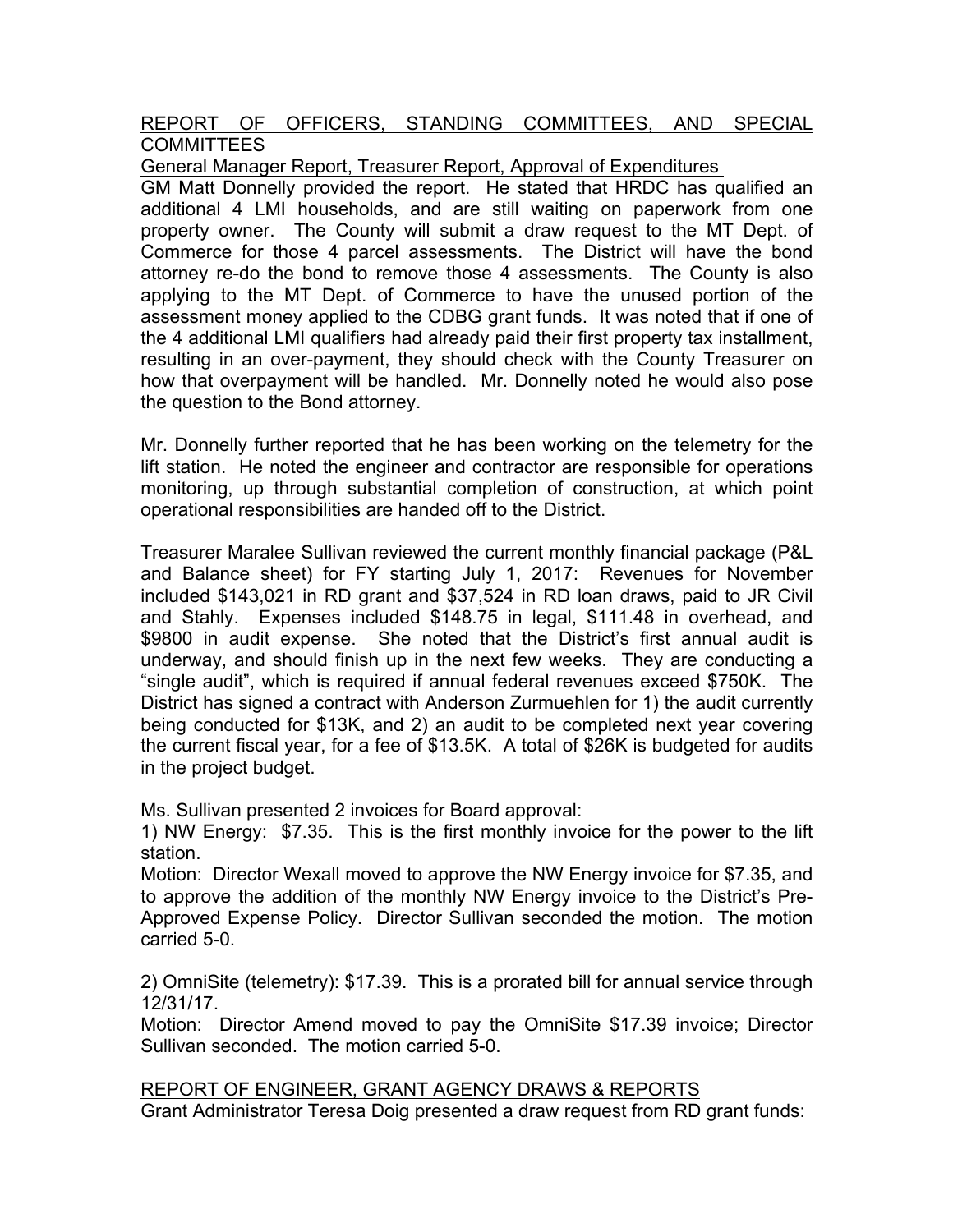\$20,130.85 – Stahly Engineering \$9,800.00 - Anderson Zurmuelen audit, partial billing \$29,930.85

She noted that JR Civil did not submit a pay application in November. Director Wexall moved to approve the draw request as presented; Director Sullivan seconded. There was no Board discussion and no public comment. The motion carried 5-0.

Ms. Doig also noted that the DNRC grant was extended for 1 more year, and she is continuing to work with the County on the CDBG grant.

Kurt Thomson provided the engineer's report. He explained that JR Civil spent most of the month of November testing and fixing those items found to be deficient, so no pay items were completed, and no pay application was submitted. JR Civil has begun service connections, and may use ground heaters to keep moving forward with the connections over the winter. He & JR Civil are negotiating a change order for utility conflicts, which will be presented to the Board once the engineer has approved it. It was noted that if the engineer were to deny the contractor's change proposal, the contractor could then follow an appeal process and bring it directly to the Board. Director Engler asked to see a copy of the punch list; Mr. Thomson advised he would provide it. JR Civil will be installing stubs as they proceed along the hook-up route. Mr. Donnelly noted that the District has been paid for all stubs except two. Mr. Thomson stated that the contractor has not discussed a winter shut-down up to this point, and further noted that the roads will likely not be properly restored until Spring, after all service connections are complete and there is no frost. It was noted that the contractor has exceeded the contract term by 20 days, and the contract states liquidated damages of \$1200 per day can be charged. Mr. Donnelly commented that it is in the community's best interest for the District to not stop the contractor due to weather. Mr. Donnelly reiterated that the engineer and construction inspection team would ensure that the contractors abide by the contract and restore yards and roads to contract specs by the end of the project.

#### REGULAR BUSINESS

#### Discussion on Services Contract for Wastewater System O&M

Mr. Donnelly stated that the District's maintenance needs include cleaning a portion of the pipelines and ensuring pumps are working satisfactorily. The required maintenance does not warrant a full-time operator, so he feels contracting out this work is prudent. He has been working with Four Corners Water & Sewer District and will also be speaking with Big Sky Water & Sewer District. Mr. Donnelly provided the Board with a draft of a proposed O&M contract with FCWSD, for time and materials required for periodic maintenance. In addition to services provided by FCWSD, the District would likely need annual cleaning services and excavation services, which would be contracted out. The Board stated their general agreement with the proposed approach to O&M. Mr.